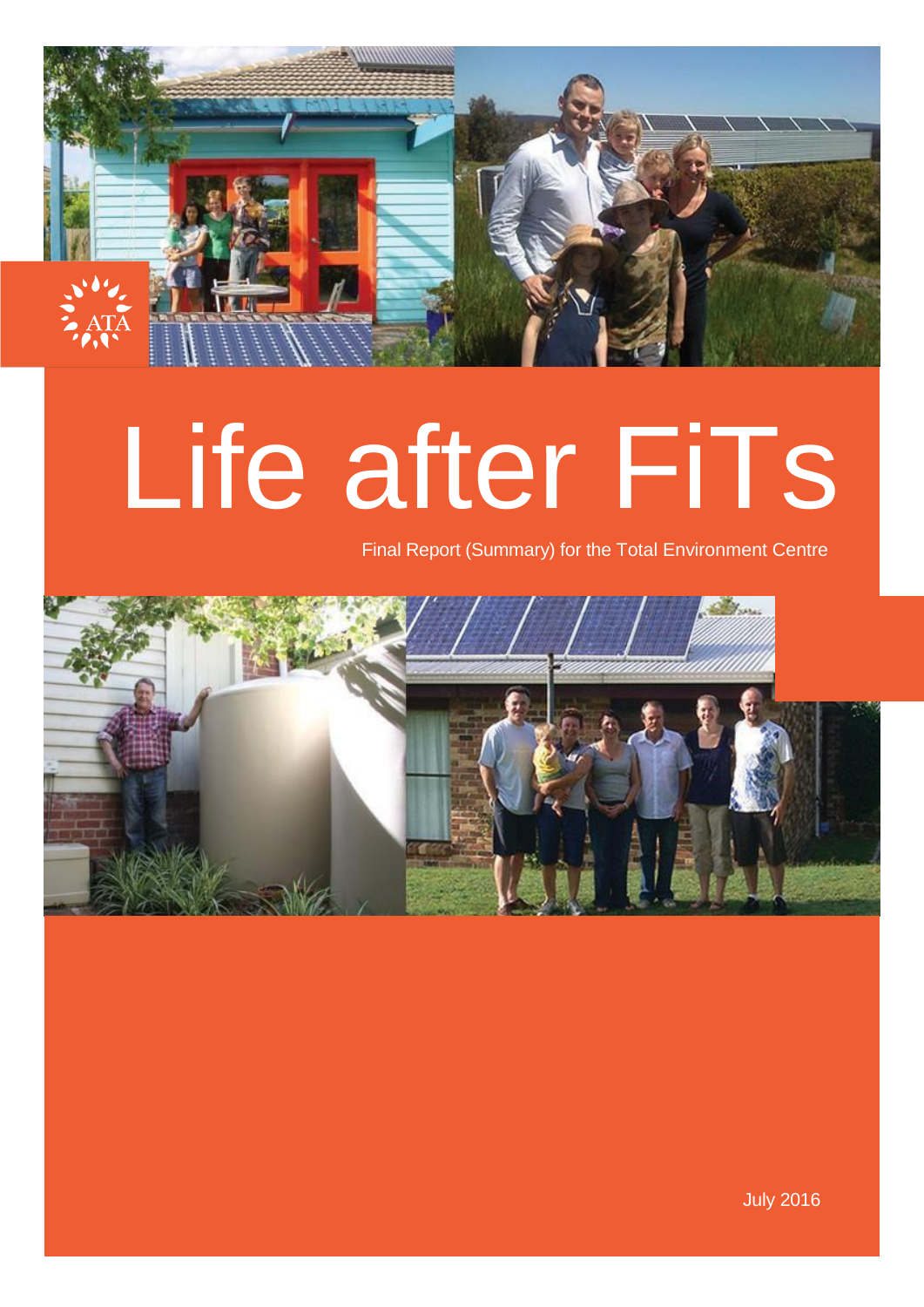### **Contents**

© 2016 Alternative Technology Association. All rights are reserved. No part of this report may be reproduced without acknowledgement of source.

#### **Prepared for the Total Environment Centre**

#### **ATA Energy Projects Team**

Prepared by: Damien Moyse, Nick Carrazzo, Andrew Reddaway Cover photograph:

#### **Alternative Technology Association** Level 1, 39 Little Collins St, Melbourne VIC 3000 +61 3 9639 1500 +61 3 9639 5814 [www.ata.org.au](file://///ataserv02/files/7%20Policy%20and%20Projects/Energy/Reference%20Docs/www.ata.org.au)

Promoting Renewable Energy, Energy Efficiency and Water Conservation since 1980

This project was funded by Energy Consumers Australia [\(www.energyconsumersaustralia.com.au\)](http://www.energyconsumersaustralia.com.au/) as part of its grants process for consumer advocacy projects and research projects for the benefit of consumers of electricity and natural gas. The views expressed in this document do not necessarily reflect the views of Energy Consumers Australia.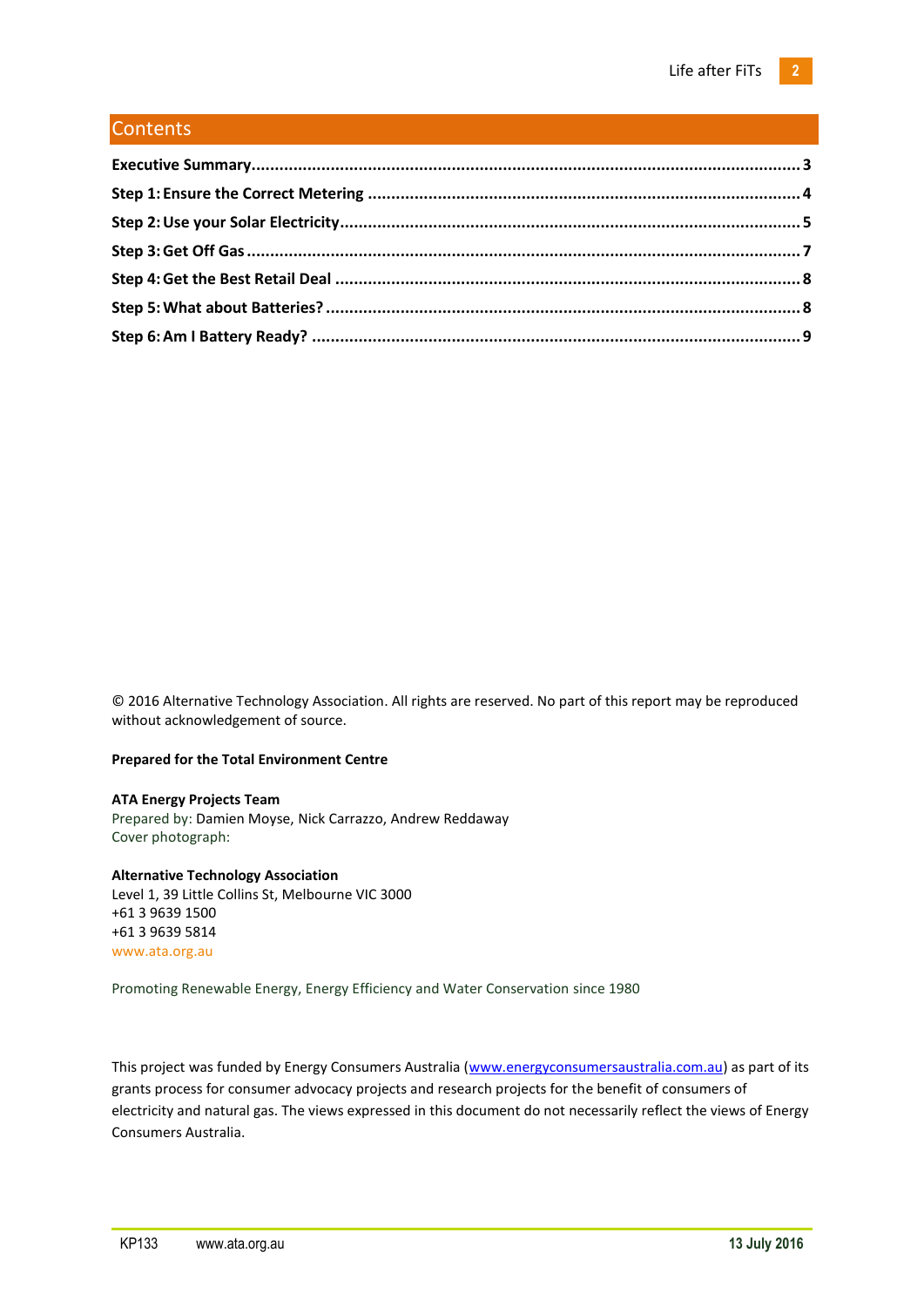### <span id="page-2-0"></span>**Executive Summary**

The Total Environment Centre (TEC) commissioned the Alternative Technology Association (ATA) to provide guidance to existing New South Wales, Victorian and South Australian solar feed-in tariff (FiT) customers as to:

- The financial impact of the closure of the respective 'premium' FiT schemes in each state i.e:
	- o the NSW Solar Bonus Scheme and the Victorian Transitional Feed-in Tariff at the end of 2016; and
	- o the South Australian Feed-in Scheme at the end of September 2016; and
- The opportunities for these FiT customers going forward, using a combination of different complementary technologies (e.g. batteries) and/or retail strategies, and the related technical considerations that each option may have (e.g. metering changes).

More than 275,000 solar customers across these three states, will be impacted by the closure of these scheme at or towards the end of 2016. The breakdown by state is as follows:

| <b>State</b>                     | <b>Current tariff</b>                                                                                              | <b>End date</b>                   | Feed in tariff rate for 2017                                                                                                                      | No. affected          |
|----------------------------------|--------------------------------------------------------------------------------------------------------------------|-----------------------------------|---------------------------------------------------------------------------------------------------------------------------------------------------|-----------------------|
| <b>NSW</b>                       | The Solar Bonus Scheme:<br>- a FiT of 20 cents per kWh or<br>60 c/kWh for all solar<br>generation                  | Dec 31, 2016<br>(started<br>2010) | No mandated FIT for NSW. IPART<br>determines a 'benchmark range'<br>(in 2015-16: 5.5-7.2 c/kWh) but<br>up to retailer to decide the FiT<br>offer. | 146,000               |
| <b>Victoria</b>                  | The Transitional Feed in<br>Tariff:<br>- minimum 25 cents per kWh<br>for excess solar electricity fed<br>into grid | Dec 31, 2016<br>(started 2011)    | ~5 cents per kWh                                                                                                                                  | 67,160                |
| <b>Victoria</b>                  | The Standard Feed-In Tariff<br>"one-for-one", based on the<br>retail electricity rate paid                         | Dec 31, 2016<br>(started 2012)    | ~5 cents per kWh                                                                                                                                  | Unknown               |
| <b>South</b><br><b>Australia</b> | 16c per kWh feed-in tariff                                                                                         | Sept 30, 2016<br>(stated 2011)    | The minimum retailer payment is<br>6.8c/kWh                                                                                                       | 62,742 at<br>end 2015 |
| <b>TOTAL</b><br><b>AFFECTED</b>  |                                                                                                                    |                                   |                                                                                                                                                   | 275,902               |

#### **Table 0.1: No. of Solar Customers for whom Premium FiTs are closing in 2016**

The key question for many of these existing FiT customers is – *how do I mitigate the financial impact of the closure of these schemes*?

There are a number of different technology and related considerations for these solar customers to consider before embarking on any purchase decisions or other energy management strategies. This Executive Summary highlights the main findings of this report in a "Decision Tree" type structure, in order to assist these solar customers to work through the various issues that need to be considered to mitigate the economic impact of the scheme closures going forward.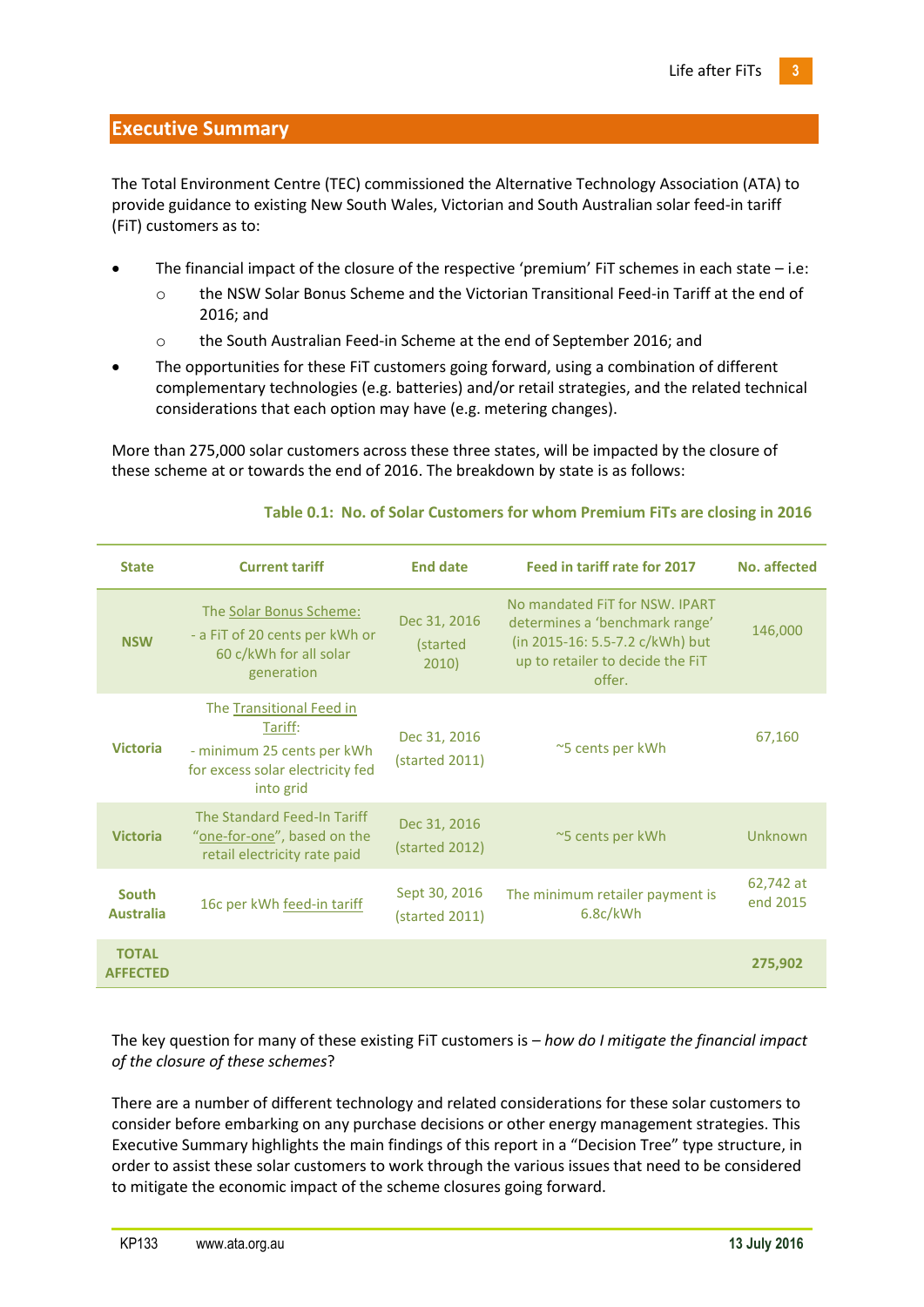# <span id="page-3-0"></span>**Step 1: Ensure the Correct Metering**

With FiTs reducing to relatively low levels, it is imperative that from an economic perspective, those customers are able to use their solar-generated electricity to directly power their household or business appliances.

The Victorian and South Australian schemes were 'net' schemes. Net metering recognises the use of solar electricity on-site to reduce purchases from the grid. As such, solar customers in these jurisdictions will not need to change their metering configuration.

The NSW Solar Bonus Scheme offered a 'gross' FiT. Gross metering separately measures the solar generation from household use – i.e. it does not offset electricity purchases from the grid. Those NSW customers will need to enable net metering at their site in order to maximise the financial benefit of their system.

Overall, the technical solutions for switching from gross to net metering for Solar Bonus Scheme customers are somewhat difficult to navigate at this time. Costs differ greatly and there are differences depending on the local distribution business<sup>1</sup>:

- Customers in the Endeavour distribution area wishing to change to net metering at this point in time will be required to install a new meter. The suggested cost of a new distributor installed meter is around \$600. The total cost of allowing a retailer to install the meter is unclear at this time.
- Customers in the Essential Energy area may have the additional possibility of utilising their existing solar meter. This requires a minor wiring adjustment to change the meter from gross to net with an estimated cost of \$150. At the time of writing Essential Energy have not clarified if they will accept this solution.
- Customers in the Ausgrid area have the possibility of utilising their existing solar meter after a minor wiring adjustment to change the meter from gross to net (cost estimated to be around \$150). At the time of writing Ausgrid have confirmed they will allow this option.
- As a further option for Ausgrid customers, Ausgrid have also suggested they are prepared to use the data from the two existing gross meters to calculate net energy flows. While this is does not require any meter changes, at the time of writing it is unclear if retailers intend to accept this option.

Whether the solution ends up being the replacement of any meter, re-wiring or changes to billing arrangements, if these solutions are being offered through an energy retailer, then the customer must ensure they understand the full implications of agreeing to any particular solution – as this may have implications for that customer's retail tariff or other related considerations.

ATA advise a cautious approach in dealing with both distribution businesses and retailers regarding metering changes. The Solar Bonus Scheme will continue to the end of 2016 and consumers should attempt to maximise the benefits they receive under the existing scheme. At the closure of the Scheme, customers in the Ausgrid and Essential Energy areas should explore zero or low cost options.

 $1$  To find out which distribution area you are in, go to: [https://www.agl.com.au/residential/help-and-support/emergencies-and-outages/electricity-distributor](https://www.agl.com.au/residential/help-and-support/emergencies-and-outages/electricity-distributor-lookup-tool)[lookup-tool](https://www.agl.com.au/residential/help-and-support/emergencies-and-outages/electricity-distributor-lookup-tool)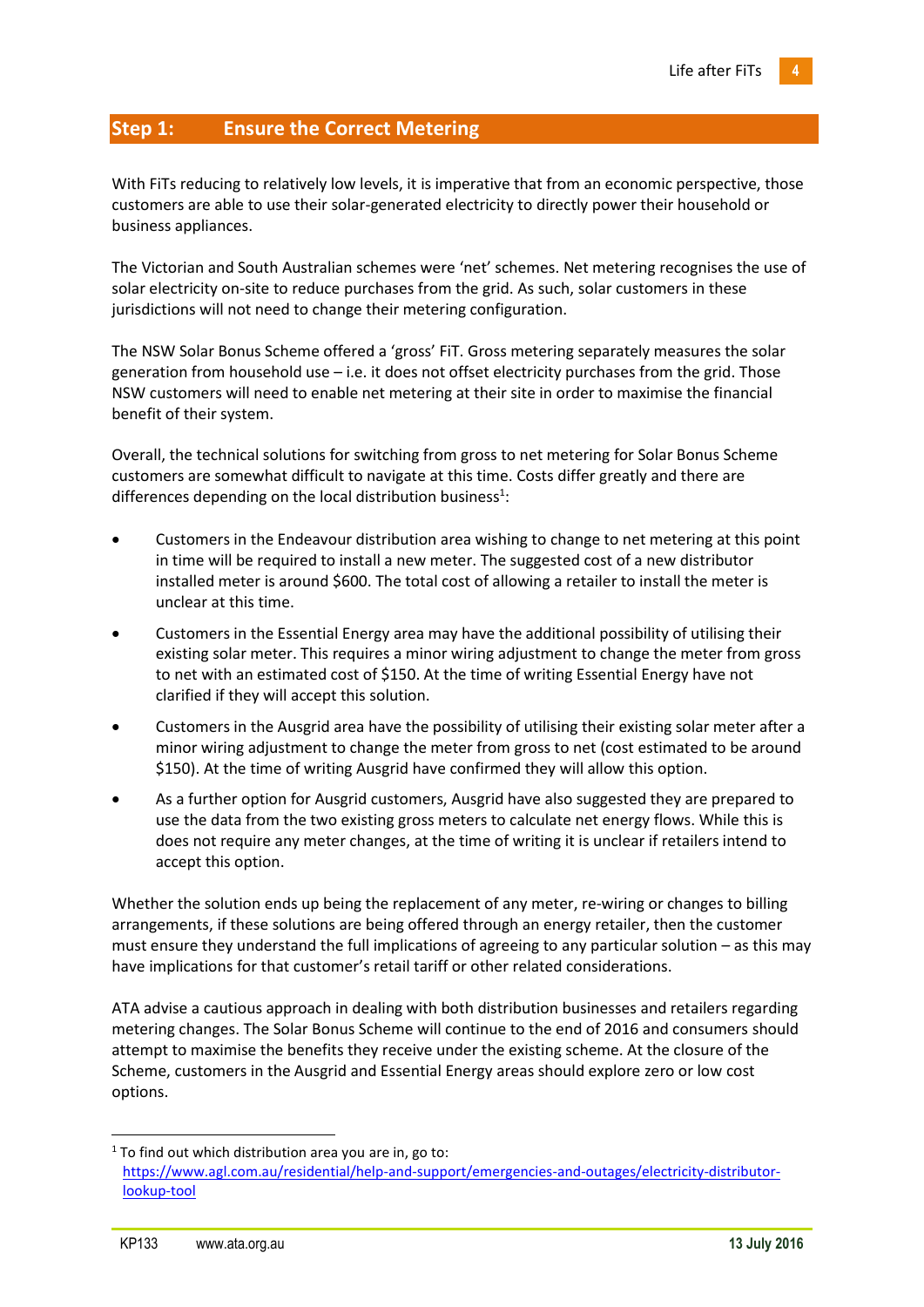Consumers should also carefully evaluate the various retailer tariffs, including those offering a subsidised (net) smart meter.

As of June 2016, ATA understands there are around six retail offers in existence involving free or cheap meters in NSW. The only way for any individual customer at this point in time to calculate if one of those offers is their best approach to enabling net metering, is to:

- calculate an annual bill based on the fixed and kWh rates of that specific retail offer, and using their net consumption (after on site solar use); and then compare this to:
- the distributor charge for re-wiring or the net billing option (e.g. \$150) and add this to the calculation of an annual bill for the best retail deal they can find in the market (again using their net consumption).

Given that all retailers will cost recover the meters thru their charges in one way or another (and given the history of NSW solar customers facing somewhat higher retail charges and tariffs that other non-solar customers do not typically face), it is not clear at this point in time which is the better path for any individual customer.

At this point, the last resort should be to request the local distributor to install a net meter. This option will likely incur a high upfront cost and the customer needs to still compare available retail tariffs.

Rather than rushing into the meter upgrade it is suggested customers wait a few weeks or even months after the closure of the Scheme to give time to compare the various options.

## <span id="page-4-0"></span>**Step 2: Use your Solar Electricity**

With FiTs being reduced, there is significantly greater value in using your solar electricity on-site – rather than export it to the grid for a low feed-in credit.

Most households, even those with relatively small solar PV systems (e.g. 1.0 – 2.0kW), do not use much of their solar electricity during the day time<sup>2</sup>. Even people who stay at home regularly often run little more than the fridge, a computer or audio-visual equipment, and maybe the washing machine or dishwasher once every few days, during solar generation hours.

The opportunity is to shift more of your appliances to run during the day – and be directly powered by solar. And the biggest two appliances you can shift is your water heating; or your space heating & cooling – to maximise the use of that free solar electricity.

Electric water heating for homes is broadly done in two ways:

 by utilising a traditional electric storage hot water (ESHW) system – which uses single or multiple resistive electric elements in a tank to heat and store water; or

<sup>&</sup>lt;sup>2</sup> As an example, a 1.5kW PV system in Sydney will generate around 10kWh between 9am and 5pm in summer; and around 5-7kWh in autumn/spring. Most homes consume not much more than 2kWh between breakfast and dinner – meaning even this small system has a relatively export rate to the grid.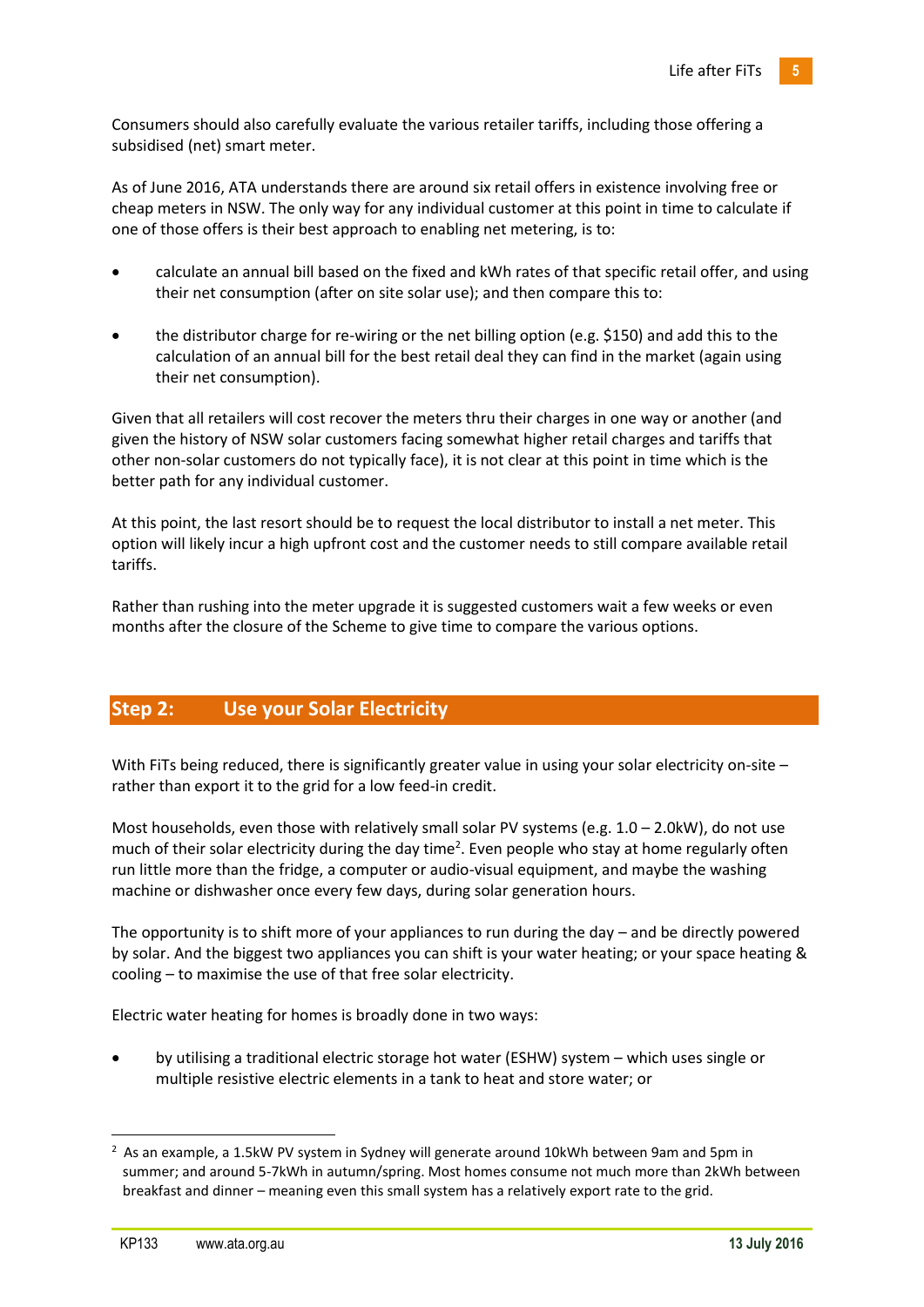using a heat pump – which involves the compression and expansion of ambient air through a heat exchanger to extract heat, which combined with electricity creates multiple units of heat output for heating water stored in a tank.

Both of these systems use electricity as an input to the system and can be powered directly from solar PV – provided:

- the home or business is configured for net metering;
- the ESHW or heat pump is connected the main electrical circuit (e.g. not a separate, dedicated circuit established for off-peak hot water); and
- the ESHW or heat pump operates during the day (i.e. when the solar system is generating electricity).

ATA modelled the cost and benefits of purchasing and installing a new ESHW system versus a new heat pump hot water system – for a Sydney home with existing solar PV and about to lose their gross FiT (**Section 5.0** of this report).

The analysis suggests that for the majority of existing solar PV customers about to lose their premium FiT, irrespective of PV system size, they would either be better off, or no worse off, over 10 years by choosing to install a heat pump hot water system instead of an ESHW system.

Besides hot water, as the other major (and usually larger) residential load, space heating and cooling is a key opportunity. Where this is electric, these can be programmed to at least partially run during the day time to soak up excess solar energy; whilst at the same time ensuring less electricity is required for temperature control after solar-generation hours.

Pre-heating or pre-cooling takes advantage of excess solar electricity during the daytime by programming the electric heating/cooling appliance to switch on earlier (e.g. 2pm), but at a relatively conservative setting (e.g. 16-18 degrees in winter; or 28-30 degrees in summer).

A key factor in the potential success of a pre-heating / pre-cooling strategy is the thermal performance of the building itself. Any householder attempting to use this strategy should ensure decent levels of ceiling insulation (and potentially wall and floor insulation if undertaking a renovation project) within the building.

And for those solar customers that heat or cool during the day, provided they have net metering and their PV system has sufficient capacity, they will use solar electricity to heat/cool their homes.

Finally, a number of existing solar homes are considering adding more panels to their existing solar system once their premium FiT ends. Provided those solar customers are not looking for the most economic approach to mitigating their loss of FiT income, then this is a great way to add more renewable energy into the grid.

However, if mitigating the economic impact is a key driver, then this will make a difficult situation worse – as not only will the customer lose significant annual revenue through the FiT, they will pay (likely) thousands of additional dollars to add panels to the existing system, and which will likely require the replacement of the existing inverter (as it will likely be matched with the rated capacity of the existing panels).

Ultimately, the majority of the additional generation from the newly expanded system will also be exported to the grid, for very low FiT price.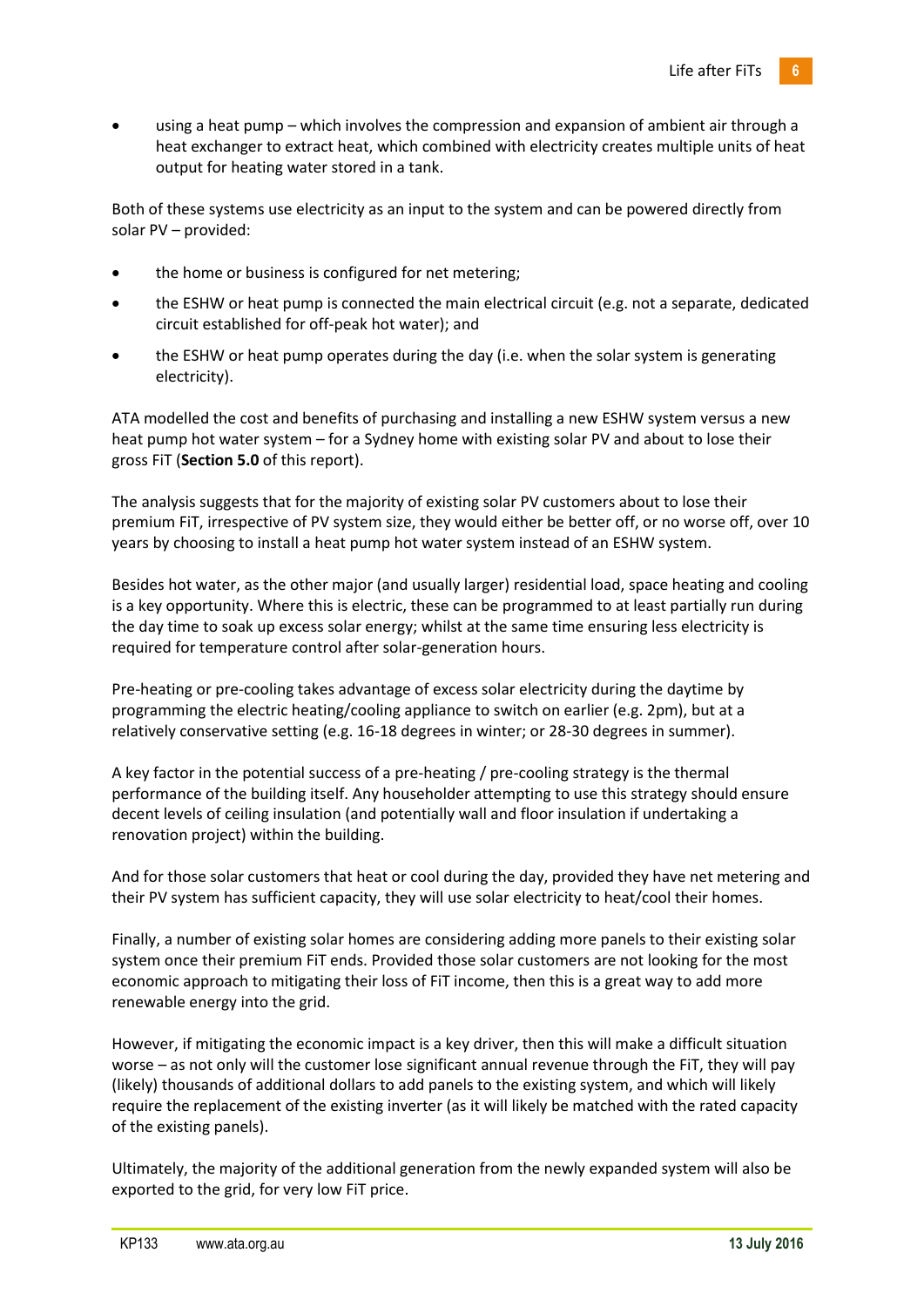# <span id="page-6-0"></span>**Step 3: Get Off Gas**

With space heating and hot water generally comprising somewhere between 50% and 70% of a home's stationery energy needs, it is difficult to maximise the use of solar PV without using it to power one or both of these major loads.

For some NSW, Victorian and SA solar customers, they will run one or both of these appliances using mains or bottled gas.

#### **For gas-connected solar customers, switching away from gas is imperative to achieving the best economic return possible for their existing (and any upgraded) solar PV system.**

This strategy will largely involve considering the kind of electric hot water and space heating solutions canvassed above.

Designed and implemented well, transitioning away from gas will allow most NSW, Victorian and SA customers to reduce their annual stationery energy bills to no more (and potentially less) than \$1,000 per year. This is in the context of the majority of NSW, Victorian and South Australian homes currently paying in the order of \$2,000-\$3,000 per year for stationery energy (i.e. electricity or electricity and gas) $3$ .

Given the rise of distributed solar energy, most Australian homes now have three clear choices with regards to their stationery energy requirements, those being:

- Electricity from the electricity grid;
- Electricity from their own solar system; and/or
- Gas from the gas grid or bottled (LPG).

From an economic perspective, it makes no sense to rely on all three - ultimately households do not consume such significant amounts of stationery energy as to necessitate three separate input fuel sources.

Going forward, Australian households are facing a clear choice with regards to keeping their energy bills low:

- 1. either remain dual fuel and rely on both the electricity and gas grids; or
- 2. become (or remain) all electric purchasing some electricity from the grid, and some from their own solar PV system.

Increasingly, option 2 is the more economic. And with falling costs of renewable energy and some efficient electric technologies; the increasing efficiency of electric water and space heating technologies; and slow to steadily rising gas prices (due to linkage of the gas price with the international export market), the future trend is clearly in favour of option 2.

<sup>3</sup> <http://www.abs.gov.au/ausstats/abs@.nsf/Lookup/4670.0main+features132012>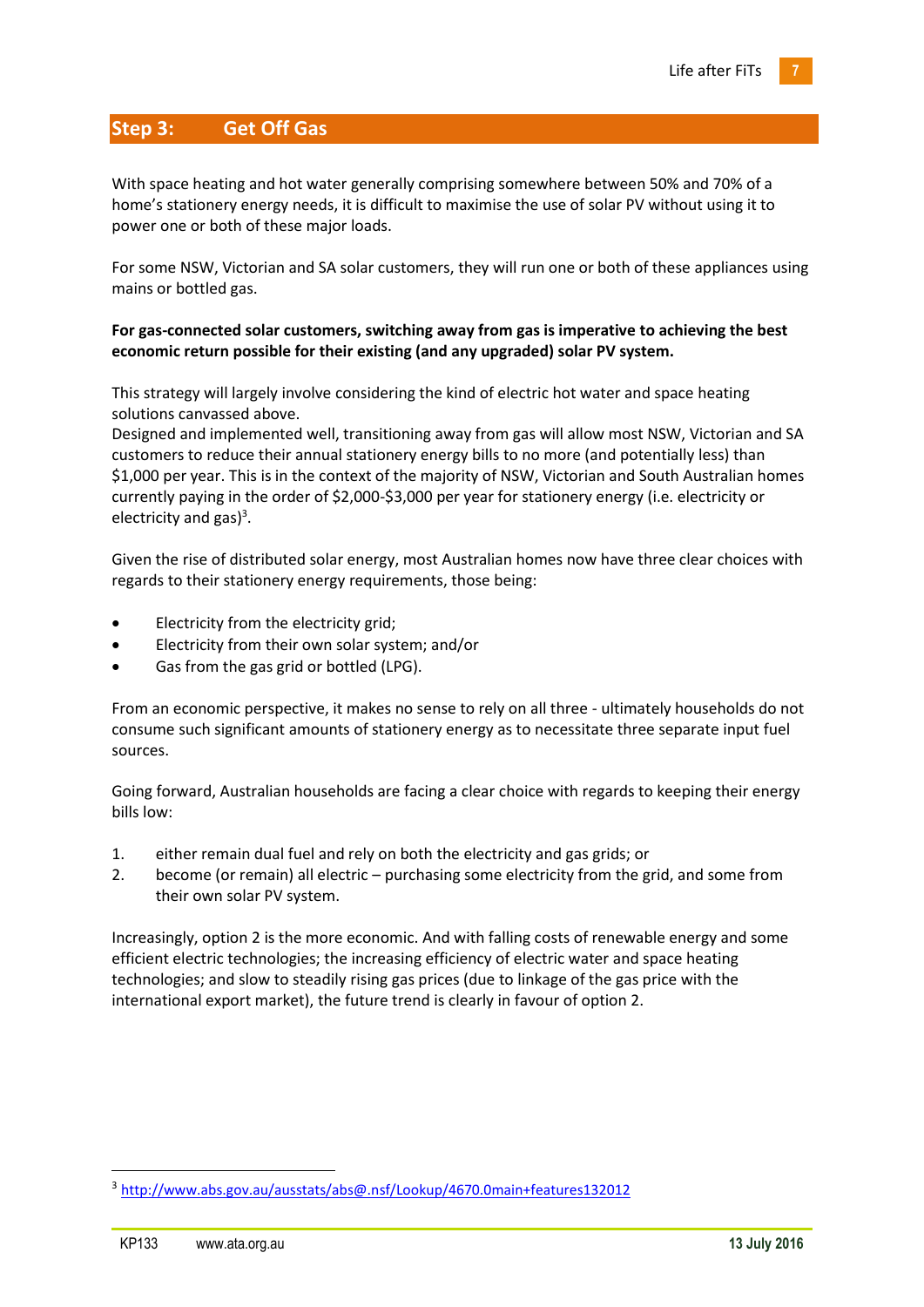# <span id="page-7-0"></span>**Step 4: Get the Best Retail Deal**

ATA conducted an analysis of available retail FiT offers, including their associated consumption tariffs, in NSW, Victoria and SA. This analysis informed the modelling undertaken for the project.

Currently in Victoria, every retailer with 5,000 or more retail customers must offer a mandatory minimum FiT payment to any new solar customer. SA takes the same mandatory minimum approach as Victoria – with regulators in each jurisdiction setting a minimum FiT rate each year.

In NSW, there is no mandatory minimum FiT rate that must be offered by retailers to any new solar customer under the current NSW legislation. Retailers can choose whether or not to offer a FiT at all.

The tables in **Section 6.0** aggregates the results from a review of 52 solar FiT retail offers; and 28 non-solar retail offers; in the NSW, Victorian and SA markets. The ranges and averages/medians of FiT rates, as well as rates for consumption (be those as part of flat or time of use offers) and any payon-time discounts, are presented<sup>4</sup>.

In considering solar offers versus non-solar offers, ATA did not find material differences in the consumption rates (whether they were as part of flat tariff offers or time of use) for retail offers to solar customers as compared with non-solar customers, across the three jurisdictions.

In addition, a mix of one, two and three year market contracts; as well as 'Ongoing' offers were present in both retail offers to solar customers and non-solar customers.

The only material distinction ATA could find with respect to solar offers versus non-solar offers was the relatively lower pay-on-time discounts that were offered to solar customers – particularly in NSW and SA. Non-solar customers in those markets were offered discounts that were on average 7% higher than for solar customers.

It should be noted that ATA's retail tariff analysis represents only a subset of available offers in each of the three markets; and offers may differ more widely across the full range of available offers.

Irrespective of how solar and non-solar offers play out across these markets, our advice to existing and new solar customers is the same – shop around to get the best overall deal taking into account FiT rate<sup>5</sup>, consumption rates and supply charge, discounts and other relevant offer elements.

## <span id="page-7-1"></span>**Step 5: What about Batteries?**

ATA conducted modelling to understand the value of installing new lithium-based storage to homes with existing solar PV systems in Sydney, Adelaide and Melbourne.

The modelling considers investment (i.e. battery and inverter purchase and install), at the start of 2017 and in 2020; and takes account of reducing component capital (and operating) costs over time.

<sup>&</sup>lt;sup>4</sup> It should be noted that this analysis can only be considered accurate at the time of writing. Retail offers in the NEM change on a 6-12 month basis (depending on jurisdiction and offer type). These tariffs are unlikely to be completely accurate at the time of the premium FiTs ending toward the end of 2016.

<sup>&</sup>lt;sup>5</sup> Bearing in mind that the retail offer with the highest FiT rate may not necessarily be the best retail offer overall for any individual solar customer.